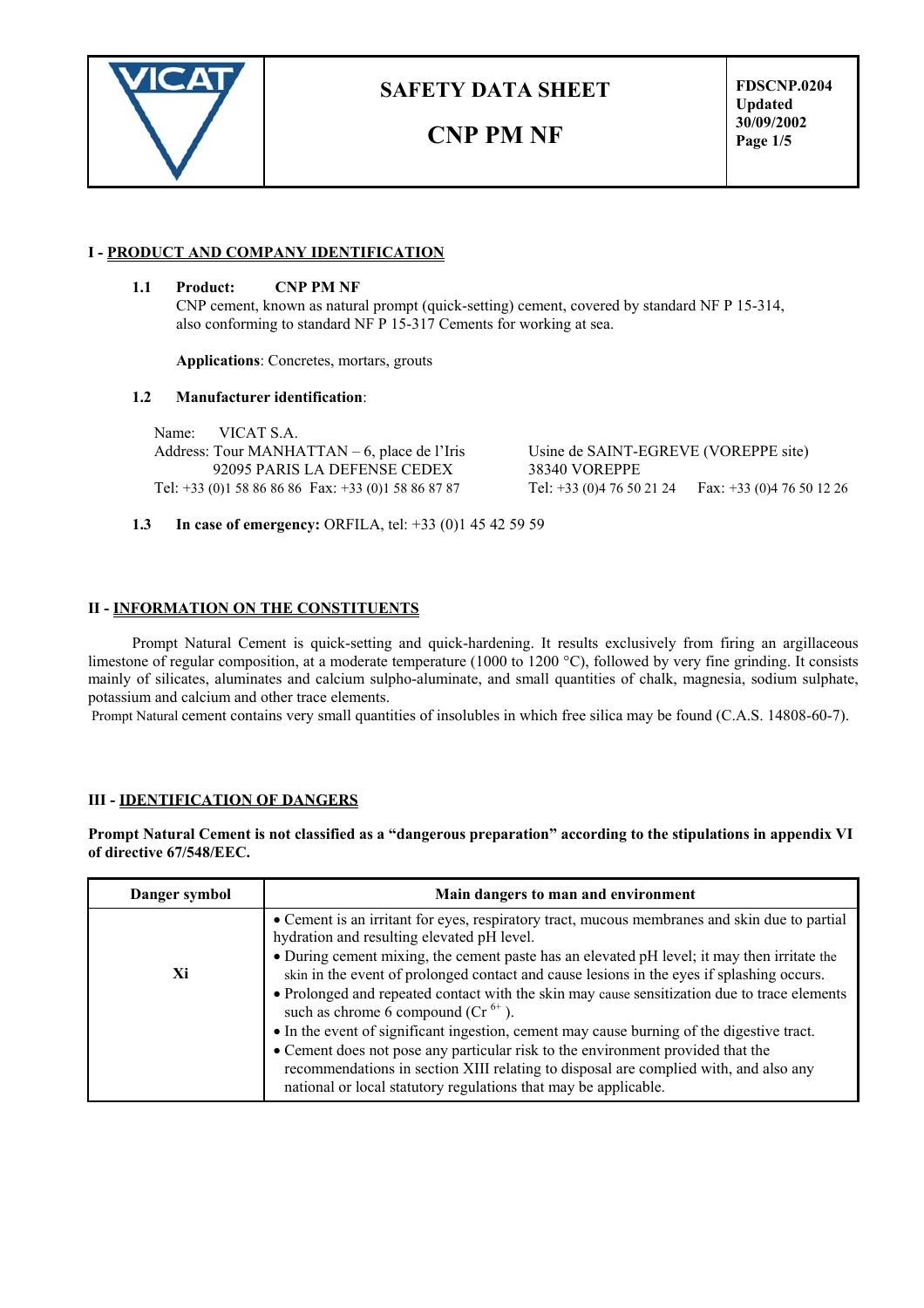

**CNP PM NF**

## **IV - DESCRIPTION OF FIRST AID IN THE EVENT OF AN EMERGENCY**

| <b>Contact with eyes:</b> | • Rinse immediately with plenty of clean water and consult an ophthalmologist.                                                                                                                                                                                                                                            |  |
|---------------------------|---------------------------------------------------------------------------------------------------------------------------------------------------------------------------------------------------------------------------------------------------------------------------------------------------------------------------|--|
| <b>Contact with skin:</b> | In the event of prolonged contact with the skin:<br>• If the cement is dry, remove as much of the cement dust as possible, then wash with<br>plenty of water.<br>• If the cement is wet, wash with plenty of water.<br>• Take care to remove any product that could get into the skin and clothing, watches, or<br>shoes. |  |
| <b>Inhalation:</b>        | In the event of inhalation of large quantities of cement dust:<br>• Lead the affected person out of the dust-filled zone, seek medical advice if breathing<br>difficulties ensue.                                                                                                                                         |  |
| <b>Ingestion:</b>         | In the event of significant ingestion:<br>• Rinse out the mouth, drink plenty of water and seek medical advice.                                                                                                                                                                                                           |  |

### **V - FIRE-FIGHTING MEASURES**

Cement is not flammable.

Any extinguishing agent can be used in the event of fire nearby.

## **VI - MEASURES TO BE TAKEN IN THE EVENT OF ACCIDENTAL DISPERSAL**

| <b>Individual precautions:</b>                 | • Avoid all contact with the eyes.<br>• Avoid contact with the skin.<br>• Avoid breathing in the dust.<br>• In the event of clouds of dust, wear a suitable dust mask.<br>• Handle the product with appropriate clothing (gloves, overalls, boots, etc).                                                                                          |  |
|------------------------------------------------|---------------------------------------------------------------------------------------------------------------------------------------------------------------------------------------------------------------------------------------------------------------------------------------------------------------------------------------------------|--|
| <b>Protection</b>                              | • Avoid pouring large quantities of cement down the drains and into surface water.                                                                                                                                                                                                                                                                |  |
| of the environment                             | • Clean up any accidental spreading of significant quantities onto the floor without<br>delay.                                                                                                                                                                                                                                                    |  |
| Methods for cleaning and<br>product retrieval: | • Use an appropriate method of picking up the cement which avoids the creation of<br>clouds of dust.<br>• Once it has set, cement can be disposed of like any normal building waste material.<br>Natural quick-setting cement hardens approximately 1 to 20 minutes (depending on<br>whether a retarding agent is added) after mixing with water. |  |

## **VII - PRECAUTIONS FOR STORAGE, USE AND HANDLING**

| <b>STORAGE</b>             | USE                                                                                                                                                                               | <b>HANDLING</b>                                                                          |
|----------------------------|-----------------------------------------------------------------------------------------------------------------------------------------------------------------------------------|------------------------------------------------------------------------------------------|
| • Keep away from children. | • Avoid creating clouds of cement dust during<br>use. If this is unavoidable, wear a dust<br>mask.<br>• Avoid direct contact of cement with the skin<br>and the mucous membranes. | • Bulk cement should be handled<br>using appropriate methods to<br>avoid clouds of dust. |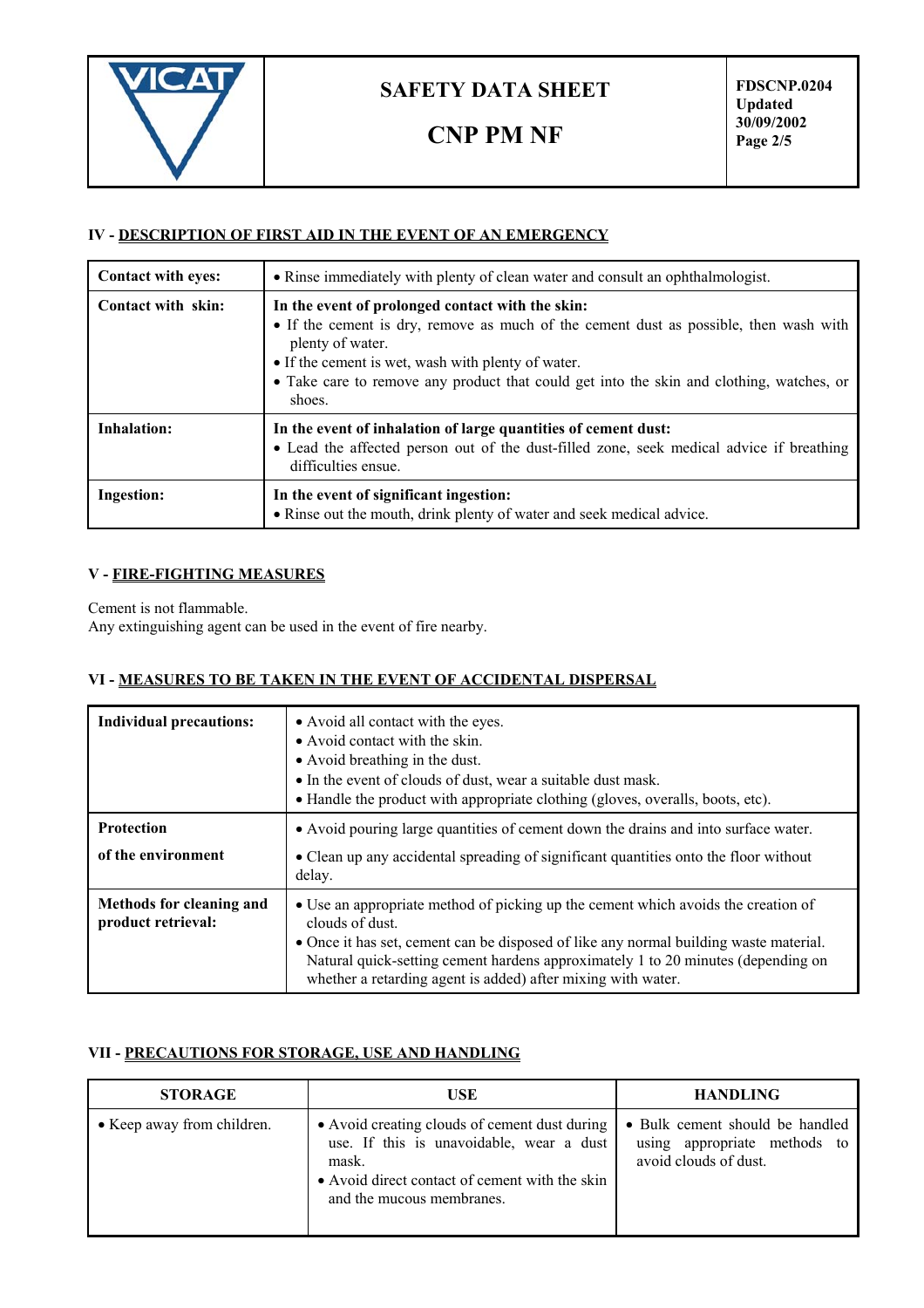

# **CNP PM NF**

**FDSCNP.0204 Updated 30/09/2002 Page 3/5**

#### **VIII - PROCEDURES FOR CONTROLLING EXPOSURE OF WORKERS AND CHARACTERISTICS OF INDIVIDUAL PROTECTION EQUIPMENT**

### **8.1 - Controlling exposure:**

limit values for exposure to dust (article R.232-5-5 of the French Work Code):

| Total dust    | $10 \text{ mg/m}^3$ |
|---------------|---------------------|
| Alveolar dust | $5 \text{ mg/m}^3$  |

#### **8.2 - Individual protection:**

|                         | <b>Respiratory protection:</b> If cement dust is present in the air, the use of a dust mask is recommended.                                                                                                                                                                                                           |  |  |
|-------------------------|-----------------------------------------------------------------------------------------------------------------------------------------------------------------------------------------------------------------------------------------------------------------------------------------------------------------------|--|--|
| Hand protection:        | Wear waterproof gloves lined with cotton on the inside.                                                                                                                                                                                                                                                               |  |  |
| Eye protection:         | Wear protective goggles if there is a risk of clouds of dust or if there is a risk of powder<br>or paste splashing in the eyes.                                                                                                                                                                                       |  |  |
| <b>Skin protection:</b> | Wear clothing suitable for the type of job (overalls) which protect the forearm right down<br>to the gloves. For people working on their knees, waterproof kneepads are recommended.<br>"Barrier" creams can be used. Boots (or waterproof shoes) should be worn.<br>Wash in plenty of water in the event of contact. |  |  |

### **IX - PHYSICO-CHEMICAL PROPERTIES**

| Appearance:                   | Beige coloured powder                       |
|-------------------------------|---------------------------------------------|
| Smell:                        | Odourless                                   |
| pH in aqueous solution:       | Alkaline between 11 and 13.5                |
| <b>Melting point:</b>         | $>1000$ °C                                  |
| <b>Absolute mass density:</b> | 2.8 to 3.2 g/cm <sup>3</sup> at 20 °C       |
| Apparent mass density:        | 0.7 to 1.0 g/cm <sup>3</sup> at 20 °C       |
| Solubility in water:          | Up to 1.5 g/l at 20 $^{\circ}$ C            |
| <b>Flash point:</b>           | Not applicable                              |
| Ignition temperature:         | Not applicable                              |
| Danger of explosion:          | None                                        |
| <b>Granulometry:</b>          | In the order of 30 to 35% fines $\leq$ 5 µm |

### **X - STABILITY AND REACTIVITY**

| <b>Stability:</b>                 | The product is stable.                                        |
|-----------------------------------|---------------------------------------------------------------|
| Conditions to be avoided:         | Damp may cause the cement to set.                             |
| <b>Materials to be avoided:</b>   | None                                                          |
| Dangerous decomposition products: | None                                                          |
| Note:                             | A slight increase in temperature occurs when the cement sets. |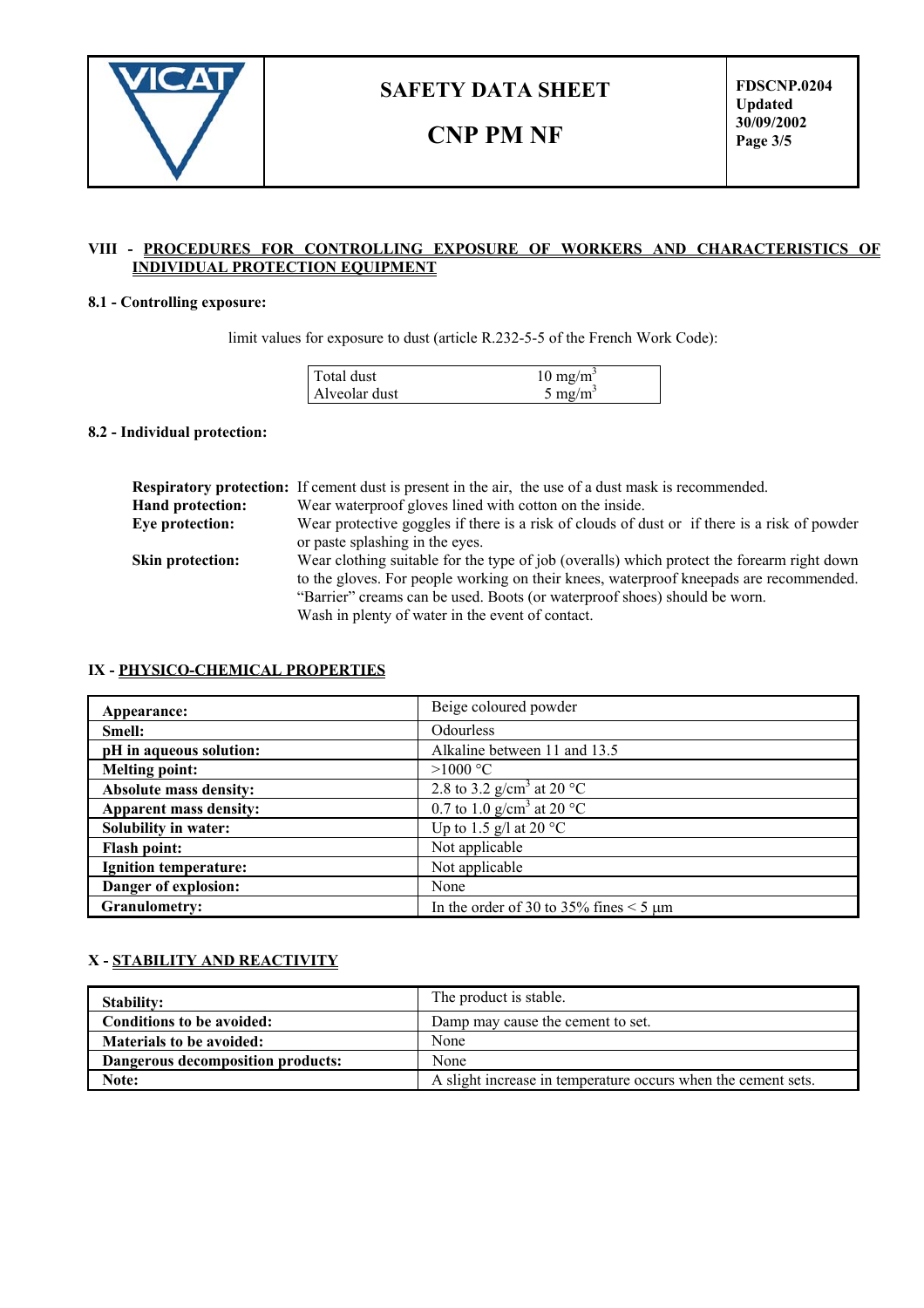

**CNP PM NF**

**FDSCNP.0204 Updated 30/09/2002 Page 4/5**

## **XI - TOXICOLOGICAL INFORMATION**

| <b>Inhalation:</b>             | • Cement may cause irritation of the respiratory tract.                                                                                                                                                                                                                                                                                                                                                                                    |
|--------------------------------|--------------------------------------------------------------------------------------------------------------------------------------------------------------------------------------------------------------------------------------------------------------------------------------------------------------------------------------------------------------------------------------------------------------------------------------------|
|                                | Cement may cause inflammation of the nasal mucosa. In extreme<br>cases, erosions of the mucous membrane have been observed.                                                                                                                                                                                                                                                                                                                |
| <b>Ingestion:</b>              | • In the event of significant ingestion, cement is caustic to the<br>digestive tract; it may cause burning of the mouth, the<br>oesophagus and stomach.                                                                                                                                                                                                                                                                                    |
| Contact with the skin:         | • Cement may irritate damp skin by partial hydration resulting in<br>an increased pH level.<br>• Prolonged contact with wet cement may cause burns on the<br>skin.                                                                                                                                                                                                                                                                         |
| Contact with the eyes:         | • Cement may cause irritation of the eyelids (blepharitis) and the<br>cornea (conjunctivitis) and cause lesions on the eyeballs.                                                                                                                                                                                                                                                                                                           |
| Long-term cutaneous pathology: | • Prolonged exposure without suitable protection (gloves) may<br>cause irritation dermatitis. In subjects predisposed to allergies,<br>these lesions may precede an allergy to certain trace elements<br>present in the cement (chrome 6 compound, cobalt, etc).<br>Other lesions may occur in the event of prolonged contact<br>without protection. They usually appear on the fingers: cement<br>dermatitis, ulceration, hyperkeratosis. |
| <b>Genotoxicity:</b>           | • Not listed                                                                                                                                                                                                                                                                                                                                                                                                                               |
| Carcinogenicity:               | • Not listed                                                                                                                                                                                                                                                                                                                                                                                                                               |

### **XII - ECOLOGICAL INFORMATION**

| <b>Ecotoxicity:</b>                   | • In the event of accidental spillage in waste water, cement<br>powder causes a slight increase in the water pH level.<br>Hydrated cement is a stable material which permanently fixes its<br>compounds and renders them insoluble. |
|---------------------------------------|-------------------------------------------------------------------------------------------------------------------------------------------------------------------------------------------------------------------------------------|
| <b>Mobility:</b>                      | $\bullet$ None                                                                                                                                                                                                                      |
| Persistence and degradability:        | $\bullet$ None                                                                                                                                                                                                                      |
| <b>Bio-accumulation potential:</b>    | $\bullet$ None                                                                                                                                                                                                                      |
| <b>Miscellaneous harmful effects:</b> | $\bullet$ None                                                                                                                                                                                                                      |

## **XIII - INFORMATION ON THE WASTE ELIMINATION POSSIBILITIES**

After it has set, cement can be disposed of like other building residues and stored in appropriate dumps in accordance with existing regulations.